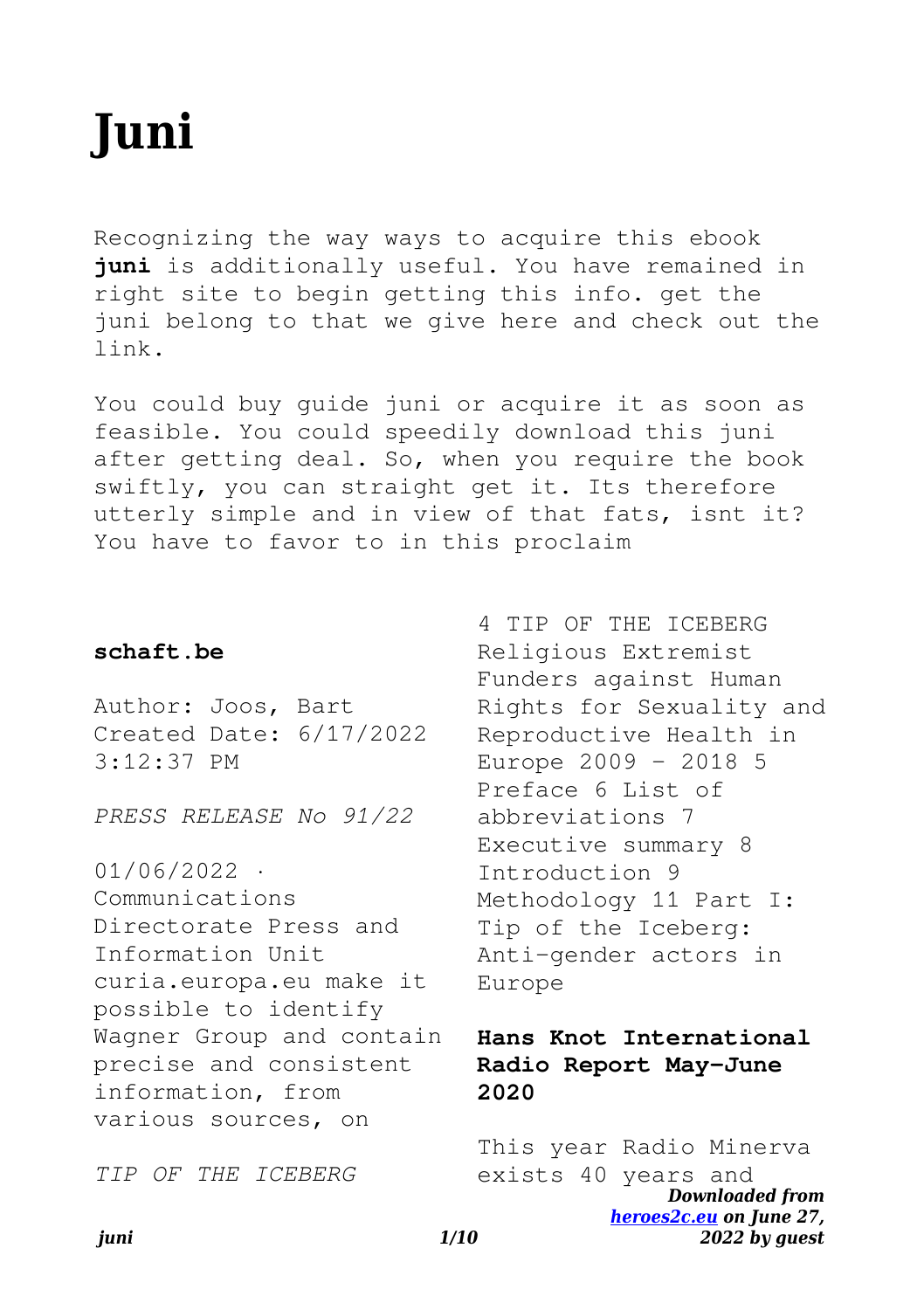coming Saturday there is a special broadcast from the former lightship the West-Hinder 3. It would be nice if that was a regular feature.

*This coordinated text was drawn up by the CSSF for information …*

the law of 15 June 2004 relating to the Investment company in risk capital (SICAR), as amended; the law of 13 July 2005 on institutions for occupational retirement provision in the form of pension

#### **www.kbo-astenheusden.nl**

Created Date: 6/7/2022 2:21:09 PM

#### **PROGRAMMA**

PROGRAMMA DO 16 juni 10:30 Laatste kans: Ali & Ava 10:45 El Buen Patrón 11:00 Downton Abbey: A New Era 12:30 Hit the Road 13:20 12:25Délicieux 13:40 Wheel of Fortune and Fantasy 14:35 To Olivia 15:40 Operation Mincemeat 16:10 El Buen Patrón 16:35 Falling For Figaro 18:20 Délicieux 18:40 Bergman Island 19:00 Hit the Road 20:40Everything Everywhere All at Once

## **ARTICLE 29 DATA PROTECTION WORKING PARTY**

5 Whereas contextual advertising2 and segmented advertising3 use 'snap shots' of what data subjects view or do on a particular web site or known characteristics of the users, behavioural advertising potentially gives advertisers a very detailed picture of a data subject's online life,

*MONTAG, 13. JUNI*

grass sauce Abbwnloaded from *[heroes2c.eu](http://heroes2c.eu) on June 27, 2022 by guest* JUNI 2022 SPEZIALMENU FEIERTAG holiday's special menu FREITAG, 17. JUNI 2022 SPINAT-LASAGNE Paradeiserragout A/ G spinach-lasagne, tomato ragout LACHSFORELLE Wasabi-Zuckererbsenpüree, Lemongras-Sauce D/G salmon trout, wasabisugar peas puree, lemon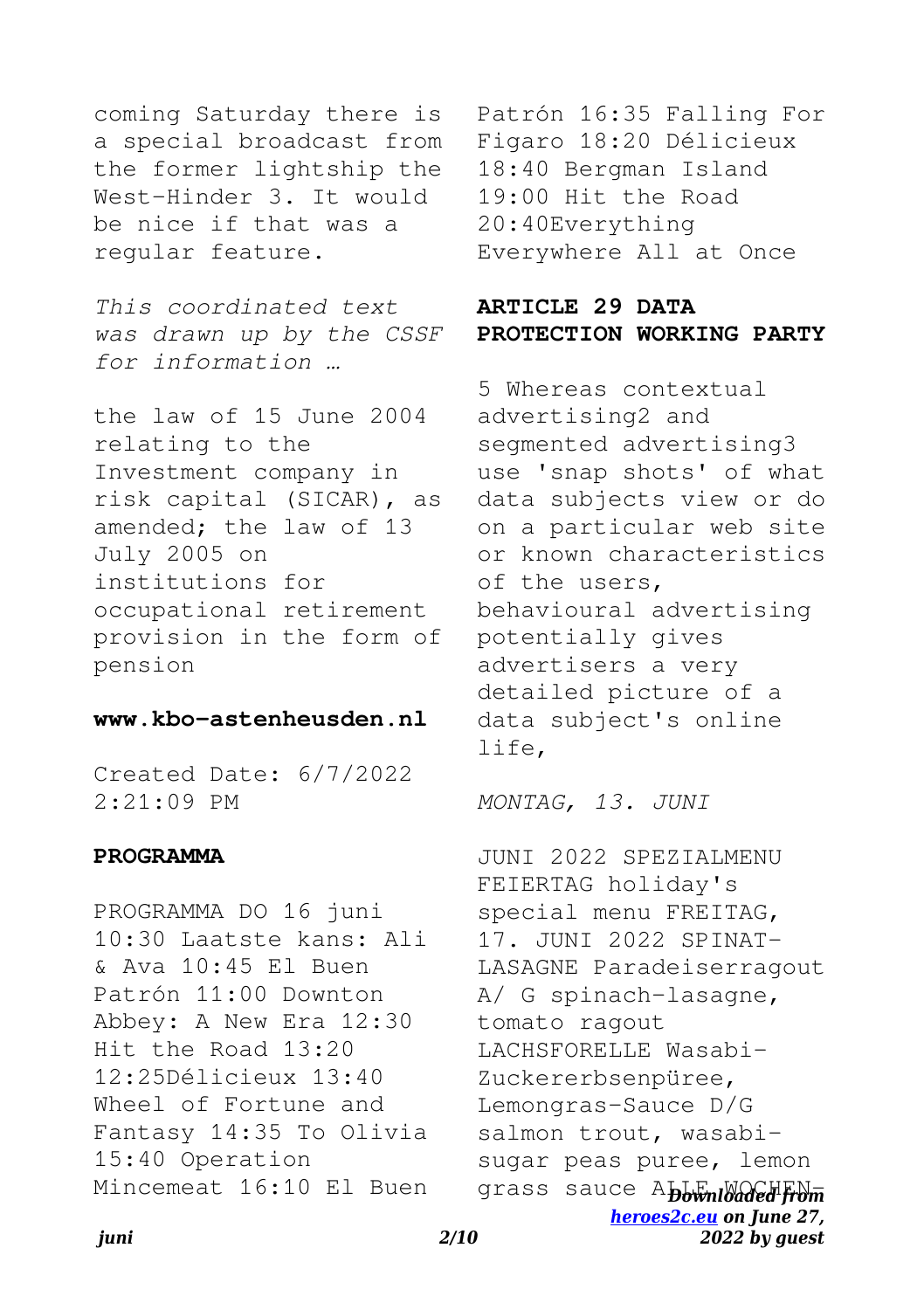TAGESTELLER € 13,50. Created Date : 6/12/2022 4:35:25 PM ...

*25.6.2021 Official Journal of the European Union L 225 I/1*

(6) In terms of due process, the prolongation review investigation comprised a two-stage written procedure, under which interested parties, first, submitted their observations and, subsequently, were given the possibility to rebut  $th$ e

*MCK750-B-ZH-EN.book Seite 1 Dienstag, 13. Juni 2017 11:31 11 …*

MCK750 Scope of delivery EN 7 • Never immerse the device in water. • Do not operate the device when the lid is open. • Do not allow the connection cable to dangle (risk of stumbling). • Do not lay the connection cable over edges or corners. • Store all unattached parts …

*Web 13 juni*

MENY UBU UBU MENY Finnes med kalkon! Hoagie Rolls Cauliflower – 140 Ubu Old Fashioned Friterad blomkål, raw slaw med lime, rättika, morot & koriander Ransom Chicken – 165 Confiterade kycklinglår, ramslökspesto,

*Country Guidance: Iraq - European Union Agency for Asylum*

The country guidance represents the common assessment of the situation in the country of origin by senior policy officials from EU Member States, in accordance with ent EU legislation and curr

# **Standardkarte OG Juni 2022 englisch kuffler.de**

broccoli, pinpownloaded from *[heroes2c.eu](http://heroes2c.eu) on June 27, 2022 by guest* vegan & vegetarian stewed sweet potatoes in olive oil and sea salt ratatouille, pesto and fresh watercress  $\epsilon$  19,50 vegan lentils curry coconut milk, sweet potatoes spinach, rice € 21,00 risotto of bavarian rice wild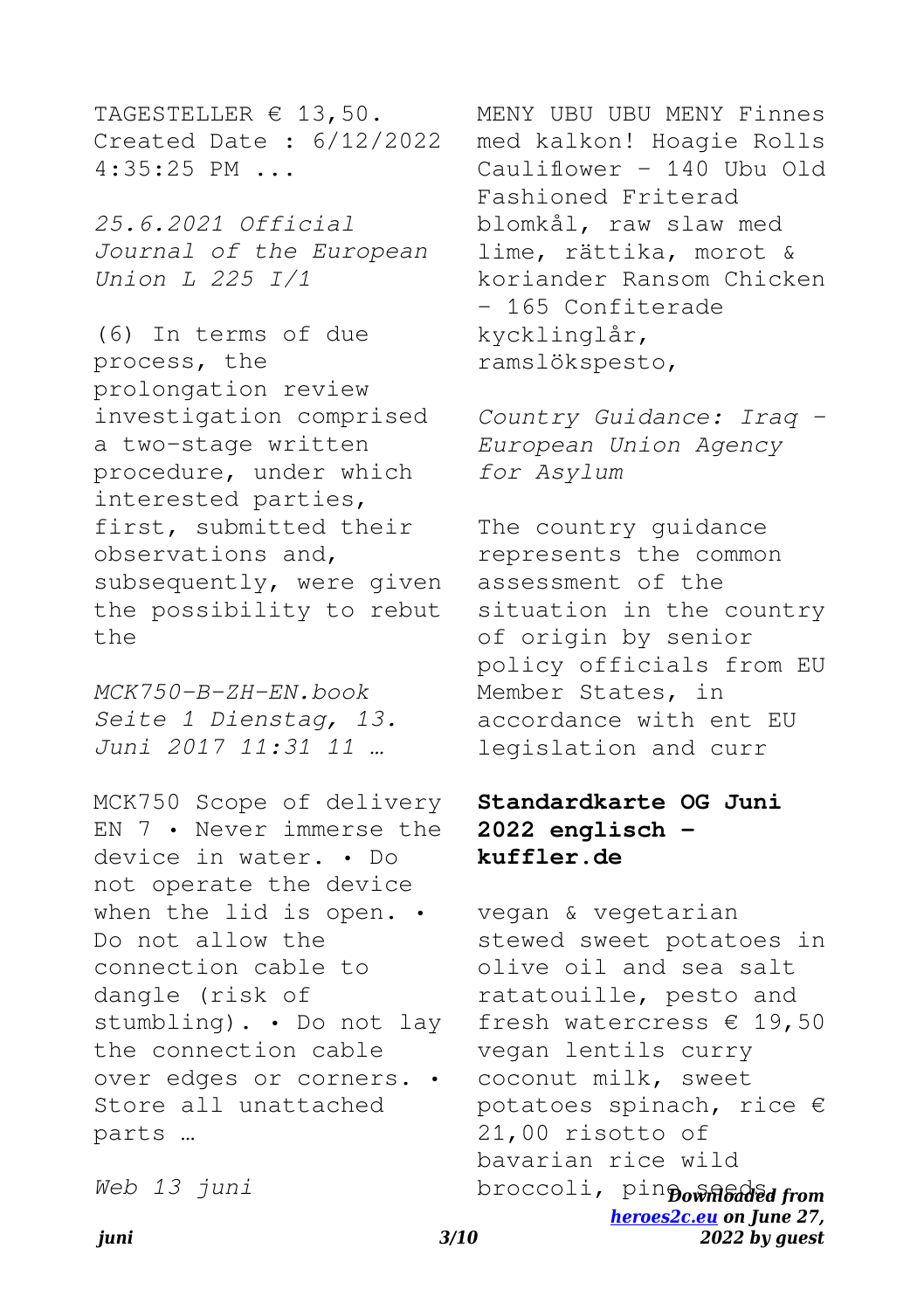parmesan cheese  $\epsilon$  19,50 fish grilled fillet of trouts black garlic cream, mashed potatoes wild broccoli, lemon sauce

#### June 2019 - Met Office

June 2019 The averaging period used for the following assessment was 1981-2010. June started with a ridge of high pressure which brought warm dry sunny weather to much

Klimaplan for en grøn affaldssektor og cirkulær økonomi

16. juni 2020 . 2 Formål Der er med bred opbakning i Folketinget sat et meget ambitiøst mål om at reducere de nationale drivhusgasudledninger med 70 pct. i 2030 i forhold til 1990. Regeringen (Socialdemokratiet), Venstre, Radikale Venstre, Socialistisk Folkeparti, Enhedslisten, Det Konservative Folkeparti, Liberal Alliance og Alternativet er enige

om, at affaldssektoren skal bidrage til ...

#### **THE DOLDER GRAND**

THE DOLDER GRAND . Author: Andrea.Laube Created Date: 6/5/2022 1:58:38 PM

*Consumer trends accelerated by the COVID-19 pandemic are …*

3 | PwC's June 2021 Global Consumer Insights Pulse Survey Consumers' shift to digital has accelerated dramatically. They are buying more groceries online, Gen Z consumers have developed

#### **Country Report: Italy**

the Decree Layownloaded from *[heroes2c.eu](http://heroes2c.eu) on June 27, 2022 by guest* Glossary & List of Abbreviations Decree Law Regulatory act which provisionally enters into force but requires the enactment of a legislative act in order to have definitive force. This process is described as "implementation by law" (conversione in legge), and it is possible for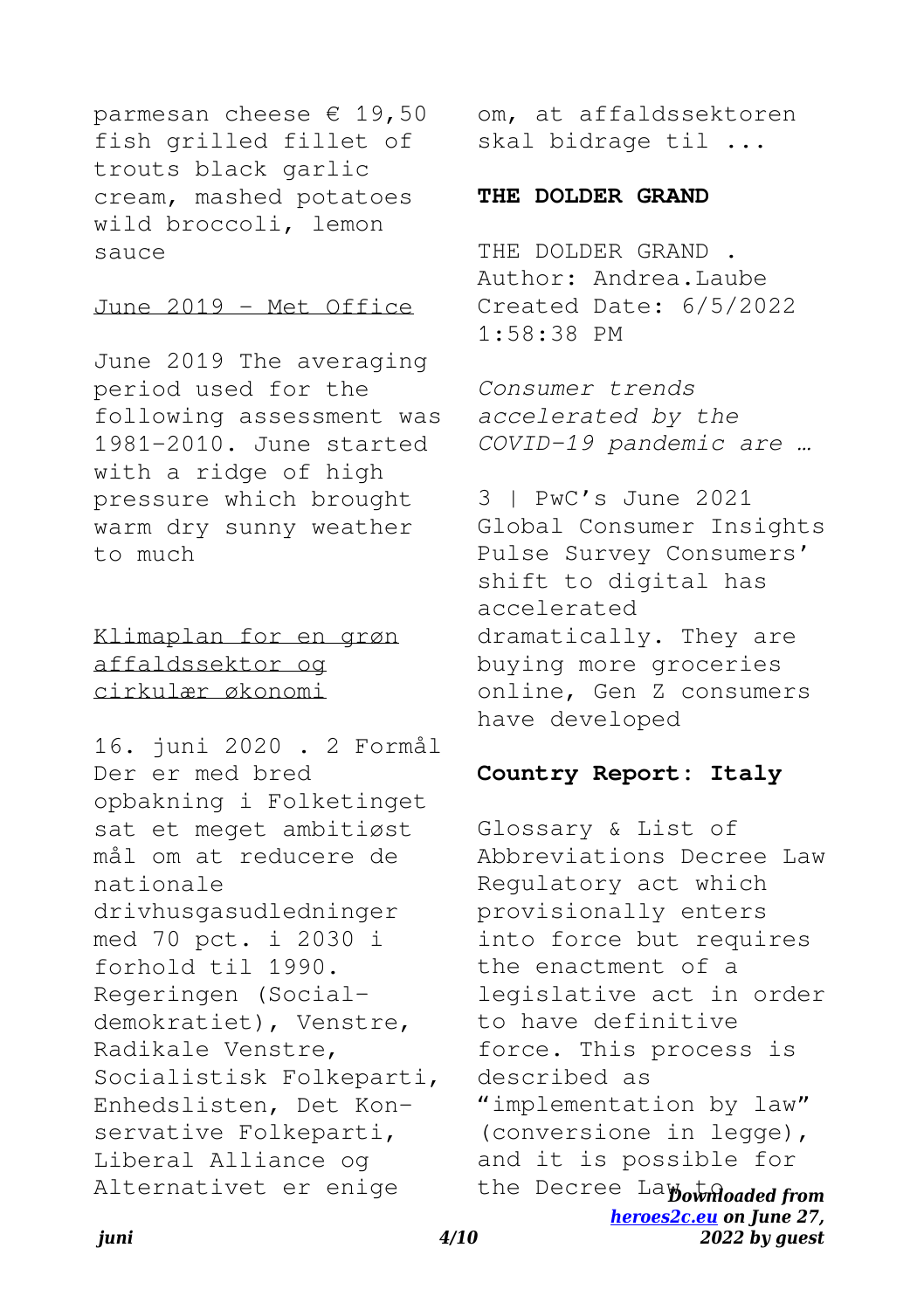undergo amendments in the process of enactment of the law.

#### PISA 2018 Results - OECD

16 C 2019 -» -PISA 2018 Results (Volume I): What Students Know and Can Do Executive Summary • There were large differences between individual countries and economies in how their performance changed between 2015 and 2018. For example, mean performance in mathematics improved in 13 countries/economies (Albania, Iceland, Jordan, Latvia, Macao [China], Montenegro, Peru, Poland, …

# **Recommendations 01/2020 on measures that supplement transfer …**

Adopted 3 Executive summary The EU General Data Protection Regulation (GDPR) was adopted to serve a dualpurpose: facilitating the free flow of personal data within the European Union, while preserving the fundamental rights and

*, 20 Juni 2022*

Bengkulu Selatan, 20 Juni 2022 Guru Thamrin Efendy . Author: www.websiteedukasi.com Keywords: File By Websiteedukasi.com Created Date: 6/21/2022 6:02:45 AM ...

# **GLOBALIZATION: THEORETICAL PERSPECTIVES, IMPACTS AND …**

FACTA UNIVERSITATIS Series: Economics and Organization Vol. 5, No 3, 2008, pp. 263 - 272 GLOBALIZATION: THEORETICAL PERSPECTIVES, IMPACTS AND INSTITUTIONAL RESPONSE OF THE ECONOMY UDC 005.44 Zoran Stefanović Faculty of Economics, University of Niš, Trg kralja Aleksandra Ujedinitelja 11, Serbia

## **Juni 2022**

vil mandage, **Downloaded from** *[heroes2c.eu](http://heroes2c.eu) on June 27, 2022 by guest* Derfor bliver aktivitetstilbuddet i juni og juli (uge 23 – uge 30) lidt anderledes end resten af året. Der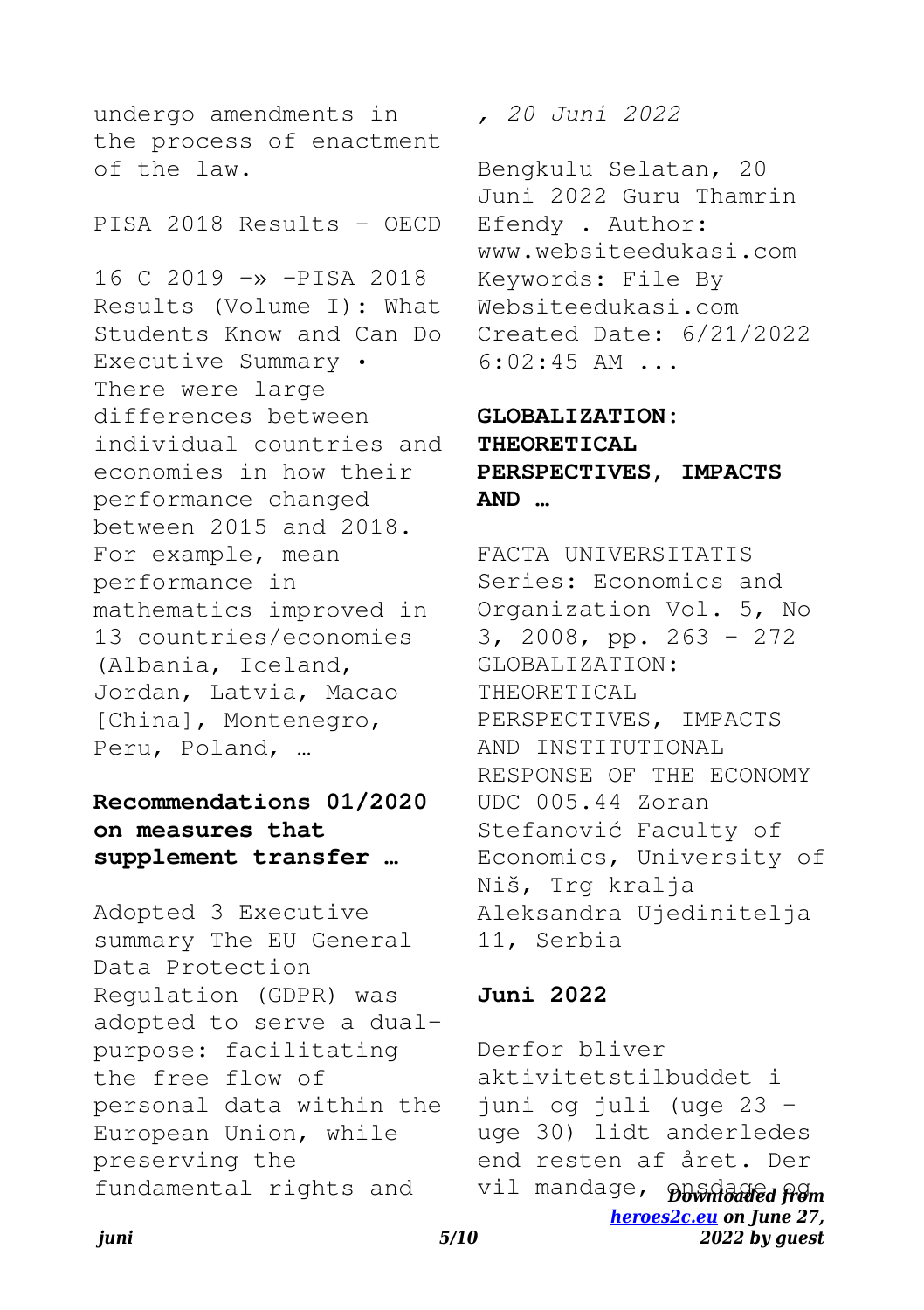fredage være gymnastik for alle, som har lyst. Det er i gymnastiksalen eller måske går vi ud, hvis vejret er godt. Der vil være 2 terapeuter tilstede og det foregår i …

# OFISI YA RAIS TAWALA ZA MIKOA NA SERIKALI ZA MITAA …

ORODHA WAAJILIWA WAPYA KADA YA ELIMU JUNI 2022, Page 1 of 125. 2022 Na. Jina la Muombaji Jinsi Mkoa Halmashauri Shule Namba ya Maombi Mwaka Kuhitimu Chuo Somo Alilochaguliwa Kiwango Cha Elimu Idara Elimu Maalum OFISI YA RAIS TAWALA ZA MIKOA NA SERIKALI ZA MITAA ORODHA WAAJILIWA WAPYA KADA YA ELIMU JUNI 2022 , 80 NEEMA BAZIRI MAIGA FEMALE Dodoma …

**DIRECTIVE (EU) 2016/ 943 OF THE EUROPEAN PARLIAMENT AND …**

of know-how and business infor mation, whether as a complement or as an alternative to intellectual proper ty r ights, trade secrets

allow creators and innovators to …

*Manajemen Pemberian Pakan Ayam Broiler di Desa Tanjung …*

Jurnal Peternakan Sriwijaya Vol. 6, No. 1, Juni 2017, pp.37-43 ISSN 2303 – 1093 37 Manajemen Pemberian Pakan Ayam Broiler di Desa Tanjung Pinang Kecamatan Tanjung Batu Kabupaten Ogan Ilir Feeding Management of Broiler Chicken in Tanjung Pinang Village, Tanjung Batu Subdistrict, Ogan Ilir Regency M. L. Sari\* & M. Romadhon

## 2021-2022 Juni or FENB EVENT CALENDAR - Fencing NB

Camp (S abre) **Downloaded from** *[heroes2c.eu](http://heroes2c.eu) on June 27, 2022 by guest* Dec. 9-12, 2021 December NA C Col umbus, O H DI V 1, Juni or, Cadet Dec. 11-12, 2021 Q uebec Yout h Ci rcui t #2 Longueui l , P Q U11, U13, U15, Cadet JANUARY Jan. 7-10, 2021 January NA C S an Jose, CA DI V 1, P ara, Juni or, Vet eran F E BRUARY F eb. 19, 2022 P rovi nci al Trai ni ng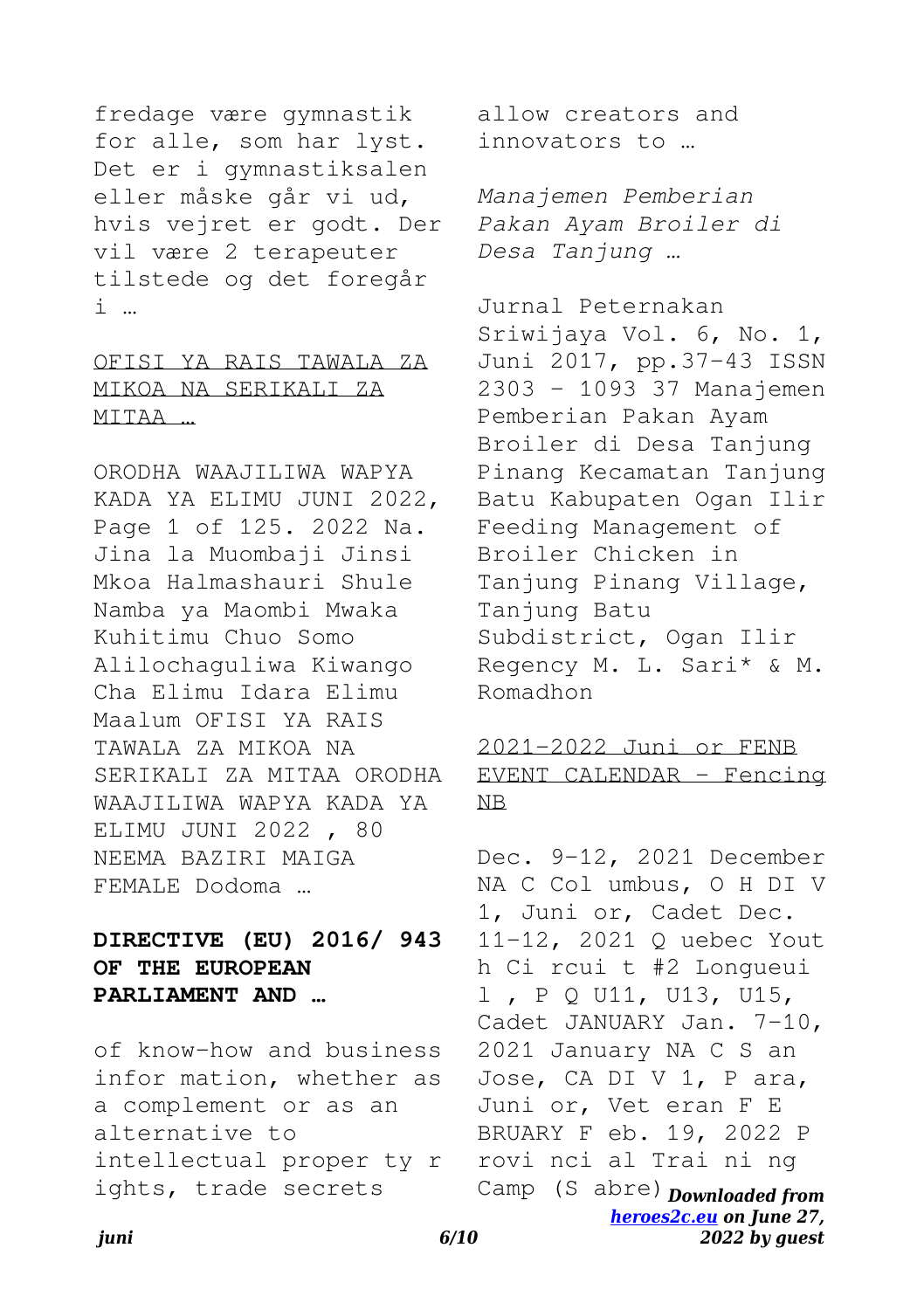NK-BK Rallycross - 12 juni 2022

NK-BK Rallycross - 12 juni 2022 N.R.V. 12 June 2022 Result of Heat 2 SuperNationals MIN Eurocircuit - 1000 mtr. Pos Nbr Driver Car Race Time Points 1 2 3 4 5 6

## **Stundenzettel Juni 2022 - Arbeitszeiterfassung**

Firma: Name: Stundenzettel Juni 2022 vom 01.06.2022 bis 30.06.2022 Tag Datum Beginn Ende Pause Arbeitszeit (abzgl.

# **Psychology of Men & Masculinity**

(Brannon & Juni, 1984), and the Attitudes Toward Masculinity Transcendence Scale (Moreland & Van Tuinen, 1978). 2 These were the Conformity to Masculine Norms Inventory (Mahalik et al., 2003) and the Multicultural Masculinity Ideology Scale (Doss & Hopkins, 1998). 3 These were the Male Attitude Norms Inventory (Luyt & Foster, 2001)

**Dantoto Kalender JUNI 2022 vers E**

'\$72 '\$\* 7 ' %\$1(%\$1(15 63 / 675(\$0 1\* .\$1\$/-81 mxq  $0^{\circ}$  .2892/\$ )5\$1.5 \* mxq oº %2'(1 '8% 9 9 9  $69(5 *$ 

Wuppertaler Gottesdienstkalender 25. Juni  $-1.$  Juli

 $2$  days ago  $\cdot$  25. Juni -1. Juli GD = Gottesdienst FG = Familiengottesdienst KG = Kindergottesdienst SVM = Sonntagvorabendmesse WGF = Wort-Gottes-Feier = Abendmahl = Jugend-GD  $=$  Kinder-GD = Kaffee =  $Musik = Online = Open-$ Air = Taufe

#### ÖSTERSUND 11 JUNI

TRIO TVILLING KOMB V&P IMPERIAS JULIETTE Strandberg Elias (Ber Ro) 2140:1 Ber Ro Ax 10/5-4 9/2140 7 16,0a 53 Eri Ki Ti 22/5-10 6/1609 1 12,7a 138 21: 11 5-2-1 22: 2 1-0-0 GOLDEN OPPORTUNITY Lönn Linus (Ols Li)2140:2 2 5s 12,5ak 284.100 And Tr F  $8/11-9$  …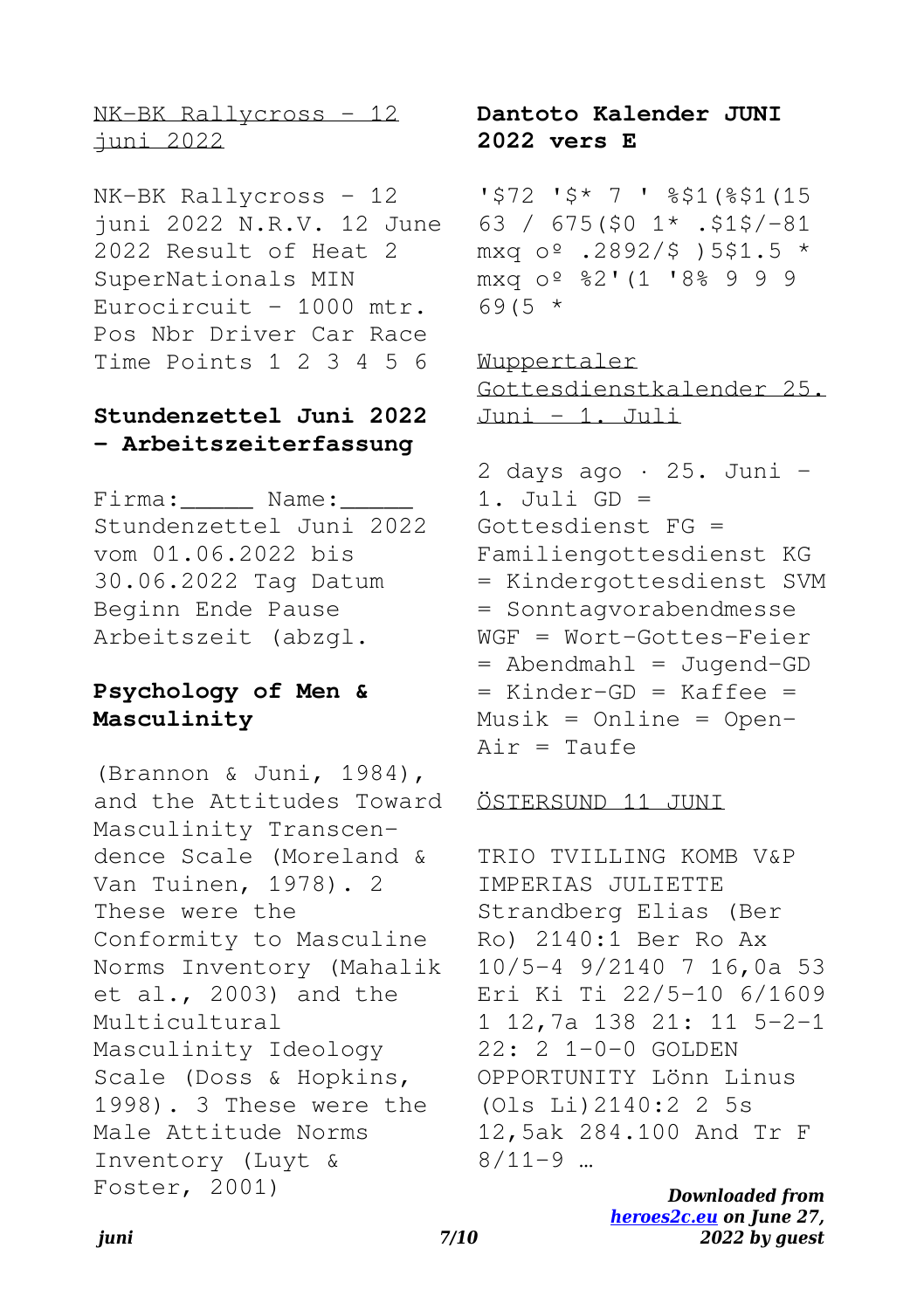## juni 2022

juni 2022 Kapittel 2 Bakkebyråkratiet - der emosjonelt arbeid blir politikk. Kapittel 4 Reformtrender og endringsparadokser. Ragnhild Hellesøs forelesning Hellesø, R.; Fagermoen, M.S.(2015). Cultural diversity between hospital and community nurses: implications for continuity of care. International Journal of Integrated Care, Vol. 10, 18 ...

## **Mei-juni 2022 - Baila Bel Air**

Mei-juni 2022 2 MAANDAG 16 mei t/m 4 juli Studio 1 18-19u: Salsa beginners 3 (Nilo & Aniel) 19-20u: Salsa intermediate 1 (Nilo & Aniel) 20-21u: Salsa intermediate 2 (Nilo & Aniel) Studio 2 Studio 2 18-19u: Salsa beginners 2 (Steve & Angela) 19-20u: Salsa beginners 1 (Steve & Angela)

## **SALINAN**

Penghasilan yang berlaku

untuk tanggal 22 Juni 2022 sampai dengan 28 Juni 2022; Mengingat : 1. Undang-Undang Nomor 7 Tahun 1983 tentang Pajak Penghasilan (Lembaran Negara Republik Indonesia Tahun 1983 Nomor 50, Tambahan Lembaran Negara Republik Indonesia Nomor 3263) sebagaimana telah beberapa kali diubah terakhir dengan Undang-Undang Nomor 7 Tahun

## **NK-BK Rallycross - 12 juni 2022**

NK-BK Rallycross - 12 juni 2022 N.R.V. 12 June 2022 Result of Heat 1 SuperNationals MIN Eurocircuit - 1000 mtr. Pos Nbr Driver Car Race Time Points 1 2 3 4 5 6

M2: IHI The National Board of Health and Welfare 20 juni 2022 final

year • For 50 Downloaded from *[heroes2c.eu](http://heroes2c.eu) on June 27,* Sweden calls for increased national and coordinated efforts to support patient safety • Approximately 1 in 10 patients experience avoidable harm every

*2022 by guest*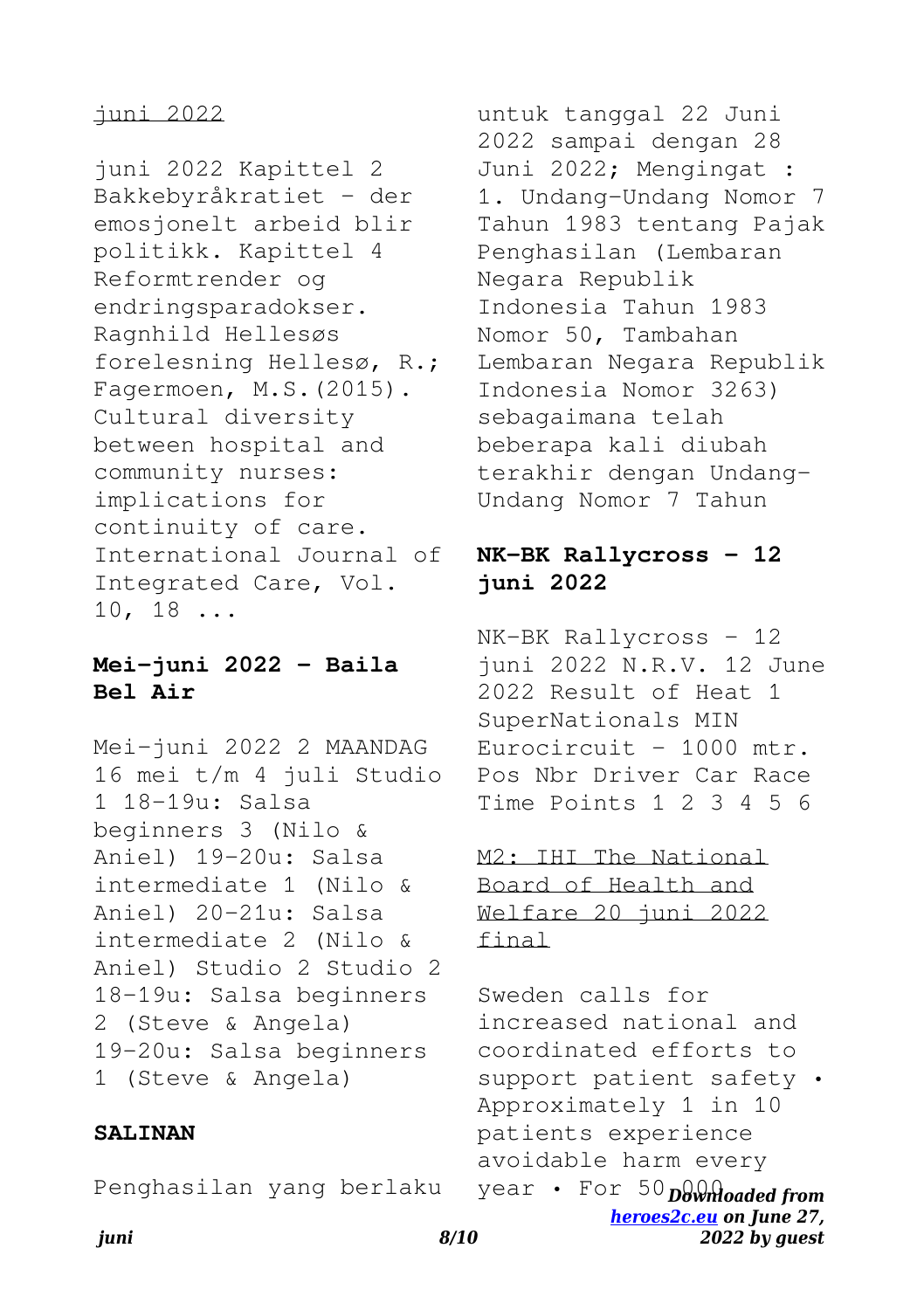patients these events cause prolonged hospitalization •Between 2 000 and 2 600 patients suffer permanent harm

## Juni Learning Terms of Use

11/05/2021 · Juni Learning web app, which may be accessed via the web or on your mobile device, is the main hub for users to access and use the Service, and allows users to schedule classes, see an overview of current and future coursework, assemble and publish projects, interact via Juni Clubs and many more features in the future. ...

# Country of origin information report Syria

Page 6 of 102 1 Political and security situation The conflict in Syria has lasted for more than ten years now. It began in March 2011 as a peaceful protest against the Syrian government, which was followed by

*Bosnia and Herzegovina -*

#### *UNHCR*

UN COUNTRY TEAM OPERATIONAL UPDATE > Bosnia and Herzegovina / 01-30 June 2018 More sustainable solutions must be urgently sought in USC and elsewhere, especially with respect to …

# 21June FINAL PRESS RELEASE WPP17 - United Nations

United Nations Department of Public Information 405 East 42 nd Street, New York, NY 10017 | E: dpicampaigns@un.org PRESS RELEASE World population projected to reach 9.8 …

# **JUNI SINGH - Paris School of Economics**

Visiting stud**pbwnloaded from** *[heroes2c.eu](http://heroes2c.eu) on June 27,* JUNI SINGH Personal website PhD candidate, Paris School of Economics, France junisingh7@gmail.com (+33 640481671), Citizenship: American EDUCATION PhD in Economics, Paris School of Economics 2016 - 2020

*2022 by guest*